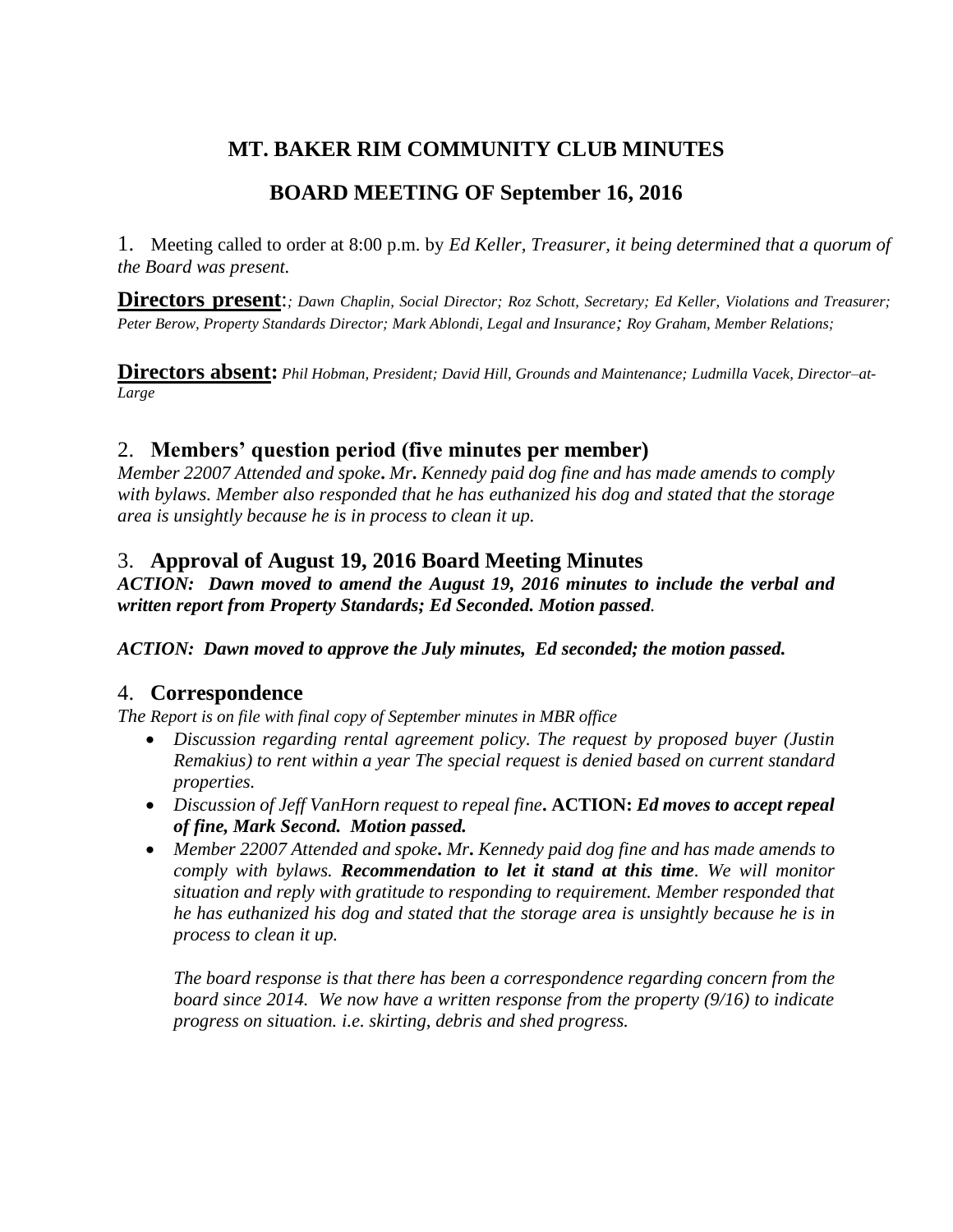*There is consideration of repealing fine because there has been a written response to issue. The member has been responsive so that the deadlines are in process as long as the member continues to make progress toward the compliance issues.*

- *Skip Hicks correspondence. Discussion with No action at this time. Marc will check to see what help is needed to be in compliance*.
- 5. **Directors' Reports** *(Directors reports as submitted are on file with the following additions)* a. President

*The Report is on file with final copy of September minutes in MBR office*

### b. Secretary

*Rachel Vasak may be a good replacement for the Board position during the next two months.*

c. Treasurer

*The Report is on file with final copy of September minutes in MBR office*

 *11903 Alpine.. Recommendation removal of tress and add it to the cost of the trees. Get a bid to see what the cost would be to remove trees . and add a reasonable service fee for the Rim.*

*ACTION: Ed Moved to have a tree removal process of \$1500 bid and charge the lien with the actual cost. Roy seconded. Motion passed.*

- *12024 has agreed to male four payments. As long as payments are received before December 31, 2016, there will be no liens.*
- *Included in budget reports includes gate and pool year end estimates. Allison would recommend replacement of blades and blower of this year's budget. Recommend moving ahead. Vehicle expenses for winter services are recommended to move ahead. Recommended printer expense to go ahead.*
- *Banking change recommendation. Discussion regarding People's bank or continuing with current banking plan. Merchant accounts vary depending on their own fee charts. People's Bank is locally owned and would save us money on credit cards generated from our website. First Federal Bank currently has comparable rates on the reserve and merchant accounts. (Details on in the September Treasurer's report on file with the minutes)*

### *Action: Ed moved to transfer funds in North Coast C.U. (Main checking, Reserve MMA account, Grounds & Maintenance, Debit and Social account (open a debit card for Social Director) to People's Bank. Roy seconded. Motion passed.*

*Action: Ed moved to make the signers for People's Checking, Savings and MMA Allison, Mark and Peter. Social debit card account signers will be Dawn and Allison. Signers for Grounds & Maintenance debit card Peter and Allison. Roy seconds, motion passed*.

d. Legal and Insurance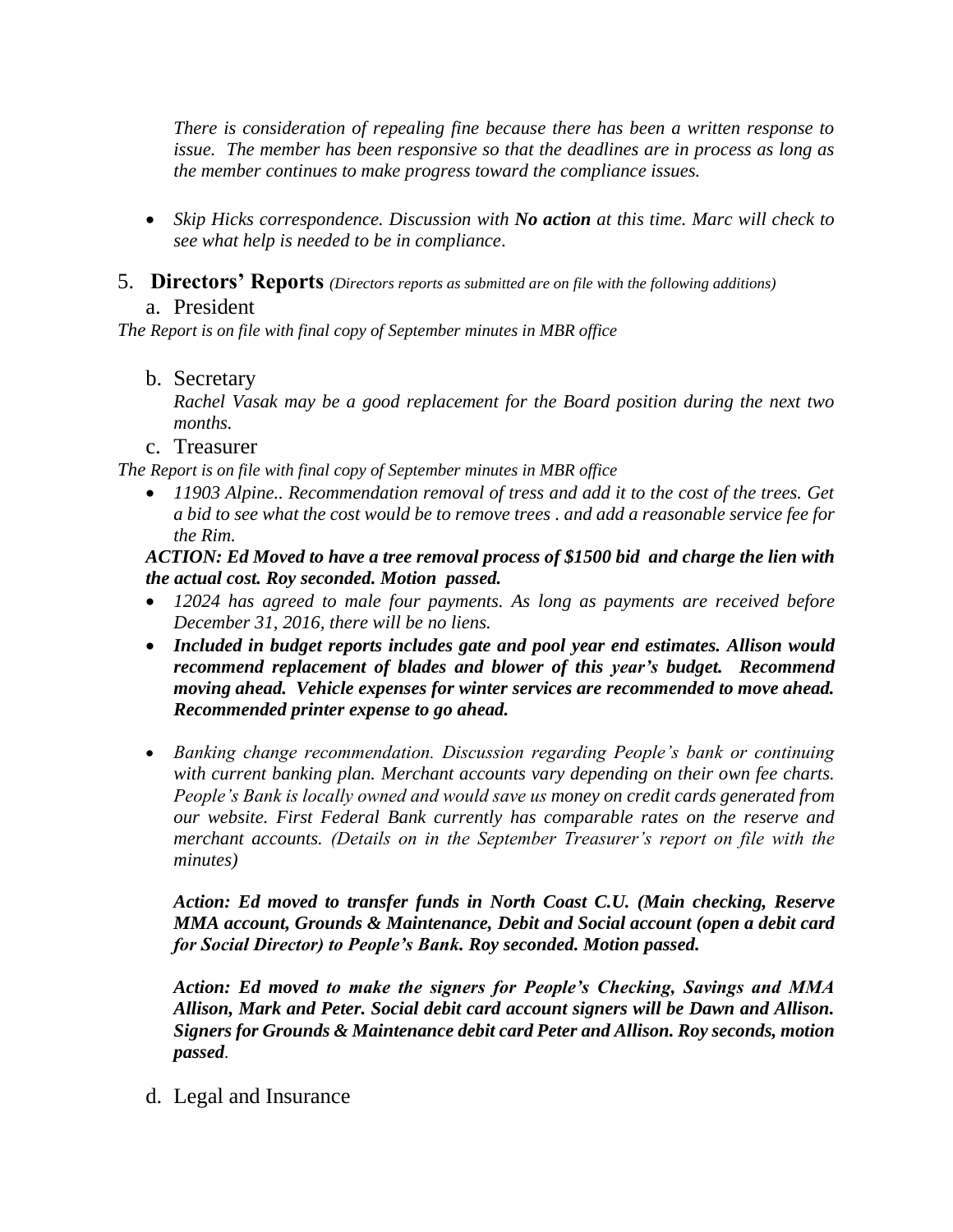*The Report is on file with final copy of September minutes in MBR office*

 *Discussion regarding microwave and toaster oven to be place in locked kitchen. Recommendation to put items in kitchen.*

## e. Grounds & Maintenance

*The Report is on file with final copy of September minutes in MBR office*

*New pump will be ordered next week and pool cover will be on next week.* 

### f. Property Standards

*The Report is on file with final copy of September minutes in MBR office*

- *11058 fence approved for dog but still needed trees removed.*
- *14025 trees need to be removed. Conditionally approved with neighbors approval.*
- *14045 will be contacted regarding set back issues. Ongoing issues to be determined.*
- *19048 concern regarding trees that need to be removed due to safety. This issue is mainly an issue the neighbors was reconcile. We have recommended removal.*

### g. Violations

*The Report is on file with final copy of September minutes in MBR officer*

- *Action: Ed moves to make \$500 donation to Glacier Fire Department for their service in extinguishing our compactor fire. Funds came from fines paid by the Langs for their violations. Roy seconded. Motion passed. Angela will write letter "In appreciation of services performed" in behalf of MBR.*
- h. Member relations
- *The two buyers in August, one we have contacted and we are above the rate of sale since 2008; It shows movement in the Rim.*
- *The Director recommended instigating how to provide assistance for those who need help as a board. Perhaps we would be able to help out those who need clearing or other needs. Further discussion included how we can help assist those in need with a food drive and contribute to the local food bank in Maple Falls. It was recommended to ask individuals if they wish help and not assume that they do. We will give notice to members to give to the Rim and we will transport to local food bank organizations.*

### I. Social

- *The Director is planning to present a comprehensive list of events for members to participate through the year.*
- *Discussion regarding MBR to front \$1500 for a New Year's Eve party. Monies would be given to the Social Director to purchase food for the dinner. Recommendation: Pool membership immediately to see if they would attend with details of the event using Neighbor Next Door.*

*A committee is needed to put together and organize the specific events and costs outside of a board meeting The board does not need to approve events, only financial implications to MBR*